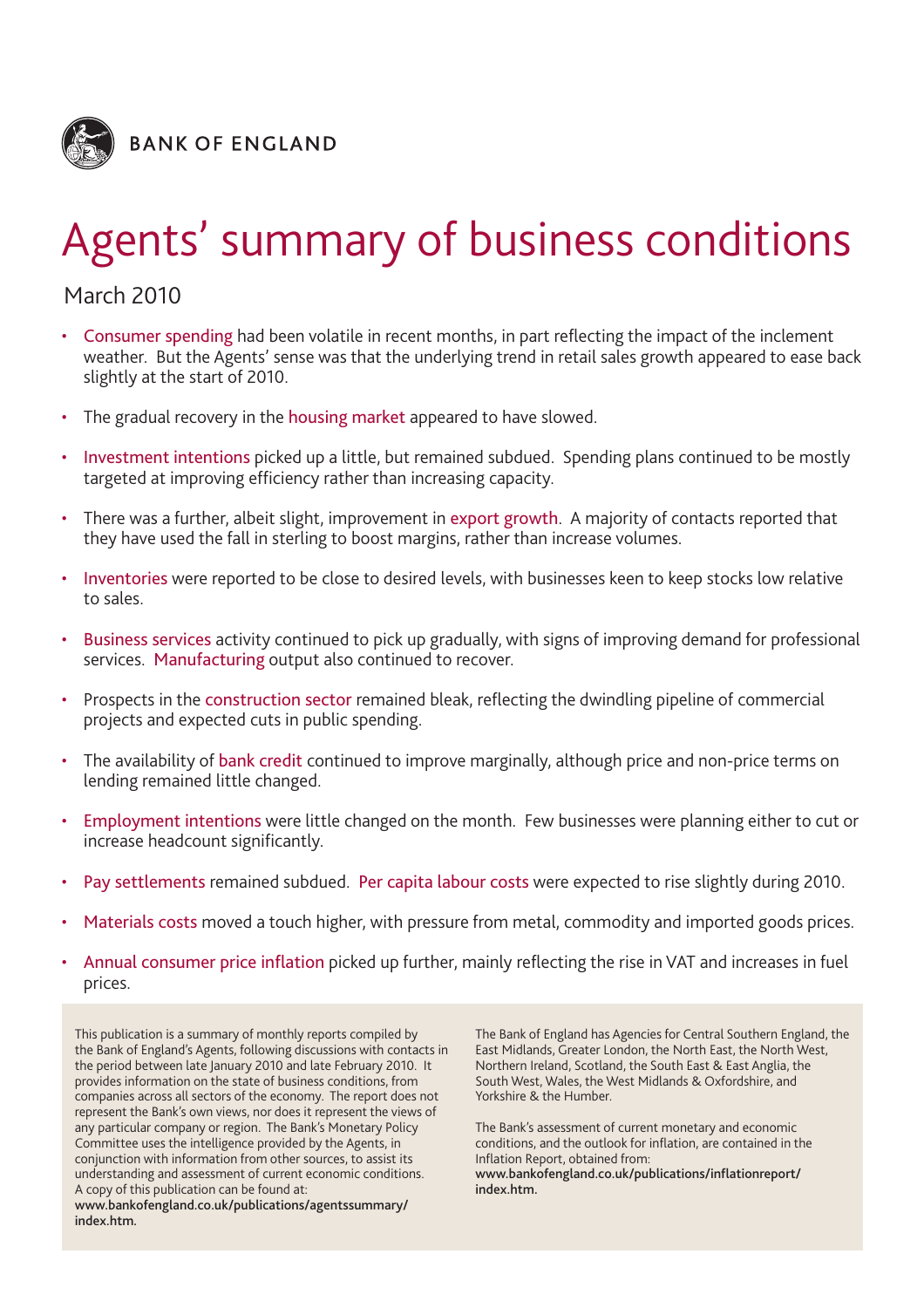## **Demand**

#### **Consumption**

Retail spending had been volatile in recent months. The inclement weather had depressed footfall and sales during January, and the temporary cut in VAT, which had boosted spending during late 2009, had been reversed. Abstracting from these transitory influences, the Agents sensed that the underlying trend in retail sales growth appeared to ease back slightly through early 2010. As a result, the Agents' scores were unchanged on the month, following significant increases over the past year (**Chart 1**). Many contacts expressed concerns that the slowdown in sales might reflect the start of a weaker underlying trend in spending, prompted by household expectations of future tax rises, and concerns about future job security.

**Chart 1** Retail sales and consumer services

Three months on same period a year earlier



The Agents reported that growth in consumer services turnover had picked up slightly in recent months, although it remained weaker than growth in retail spending (**Chart 1**). The snowy weather depressed sales during early 2010, particularly among pubs, hotels and restaurants. But other sectors fared better. For example, forward bookings of summer holidays had reportedly picked up.

#### **Housing market**

The gradual recovery in the number of housing market transactions reported through the second half of 2009 appeared to have slowed in recent months. Again, part of that had reflected transitory influences. The cold weather depressed viewings and enquiries in early 2010. And in some parts of the United Kingdom, the reintroduction of stamp duty on properties valued between £125,000 and £175,000 in January 2010 had reportedly boosted transactions towards the end of 2009, and reduced them subsequently.

Abstracting from these temporary factors, the Agents' contacts reported little underlying change in the main factors influencing the housing market. The availability of mortgage

finance continued to constrain demand, particularly among first-time buyers. And the supply of new instructions also remained low. Overall, the imbalance between demand and supply had persisted, leading to modest upward pressure on prices.

#### **Business investment**

Investment intentions remained subdued, as the significant margin of spare capacity, uncertainty about future demand and the restricted availability of credit continued to weigh on contacts' spending plans. But investment intentions did pick up a little, which combined with weak year-on-year comparators, motivated further increases in the Agents' scores (**Chart 2**). Notwithstanding the impact of the lower exchange rate on the price of imported capital, some contacts reported that capital equipment was cheap, and were keen to take advantage to invest at low cost in advance of the recovery. But, as in previous months, spending plans were mostly targeted at improving efficiency rather than increasing capacity.



#### **Chart 2** Business investment intentions

#### **Exports**

Export volumes continued to pick up slightly. Although external demand had recovered further, growth in the United Kingdom's major trading partners had been sluggish. For example, while demand had recovered strongly in Asian economies, enquiries and orders from the euro area and the United States remained subdued. The lower exchange rate appeared to have provided only a limited boost to export volumes so far, with the majority of exporters using the fall in sterling to rebuild or boost margins rather than expand output. Looking ahead, contacts expected a rise in exports during 2010 (see box).

#### **Inventories**

As had been the case throughout 2009 Q4, the majority of contacts reported that stocks were close to desired levels. Looking ahead, businesses were planning to operate with lower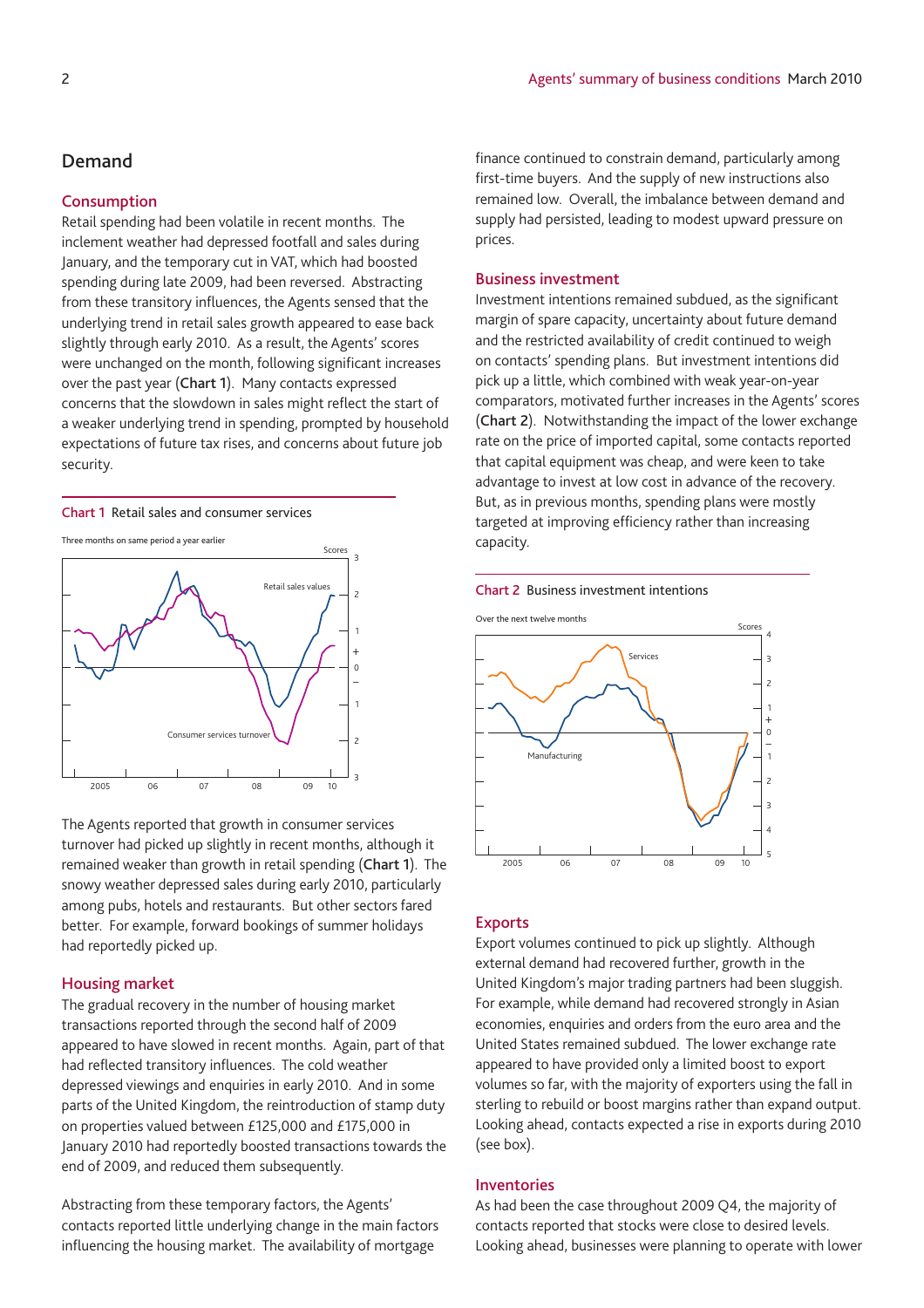stock levels (relative to sales) than in the past, given their desire to conserve working capital, and their expectations of subdued demand growth.

## **Output**

#### **Business services**

There were further signs of a pickup in demand for professional and financial services which, coupled with weak year-ago comparators, led to a further rise in the Agents' scores (**Chart 3**). Legal and accountancy firms continued to report improvements in demand. Advertising and marketing, which had been cut sharply during 2009, also picked up a little. And commercial property contacts also reported an increase in demand for their services, notably from overseas investors looking to capitalise on low valuations and the weak currency.





The recovery in other business services output had been more patchy. Haulage and distribution firms, who experienced marked reductions in output during 2009, reported that demand had stabilised, or even increased slightly in recent months. But corporate spending on hotels and travel continued to decline, and demand for business conferences remained subdued.

#### **Manufacturing**

The modest recovery in manufacturing output continued through early 2010. Some of that improvement reflected a gradual rise in exports (see above), but it also reflected stronger demand for food and consumer goods. Reports from those manufacturers servicing the construction industry, however, remained very downbeat.

#### **Construction**

Output in the construction sector remained extremely depressed. Activity continued to be supported primarily by the public sector, where a number of projects had been brought forward and where, despite the expected fiscal consolidation, there had been only isolated incidents of projects being

cancelled or postponed. In private sector construction, there had been some recovery in residential homebuilding, but that was offset by weakness in commercial property construction, where the pipeline of projects continued to dwindle. Overall, contacts were very downbeat about prospects for the sector, with a number expecting the trough in activity to come in 2011.

## **Credit conditions**

Credit conditions remained tight, although the availability of corporate credit continued to improve through early 2010. But, as had been the case for some months, reports of improved access to bank finance were more common among larger businesses than their smaller counterparts. And despite the improved availability of credit, spreads and fees remained elevated relative to pre-crisis levels. That, combined with corporates' continued desire to repay debt, meant that demand for finance remained weak. The availability of trade credit insurance had also improved a little in recent months, with some providers taking solace from the stability of insolvencies so far through 2010. But looking ahead, contacts remained concerned about increases in bad debts.

## **Employment**

There was little change in businesses' employment intentions over the past month. Most manufacturing and service sector contacts expected employment to remain broadly stable (**Chart 4**). Redundancy programmes were reported to have been largely completed, and many businesses expected to meet any increase in demand by reinstating 'normal' working hours, or through the use of temporary staff, rather than by increasing recruitment. The outlook for employment in the construction and public sectors (neither of which are captured by the Agents' scores), was bleaker, with a number of public sector redundancies already announced.

#### **Chart 4** Employment intentions

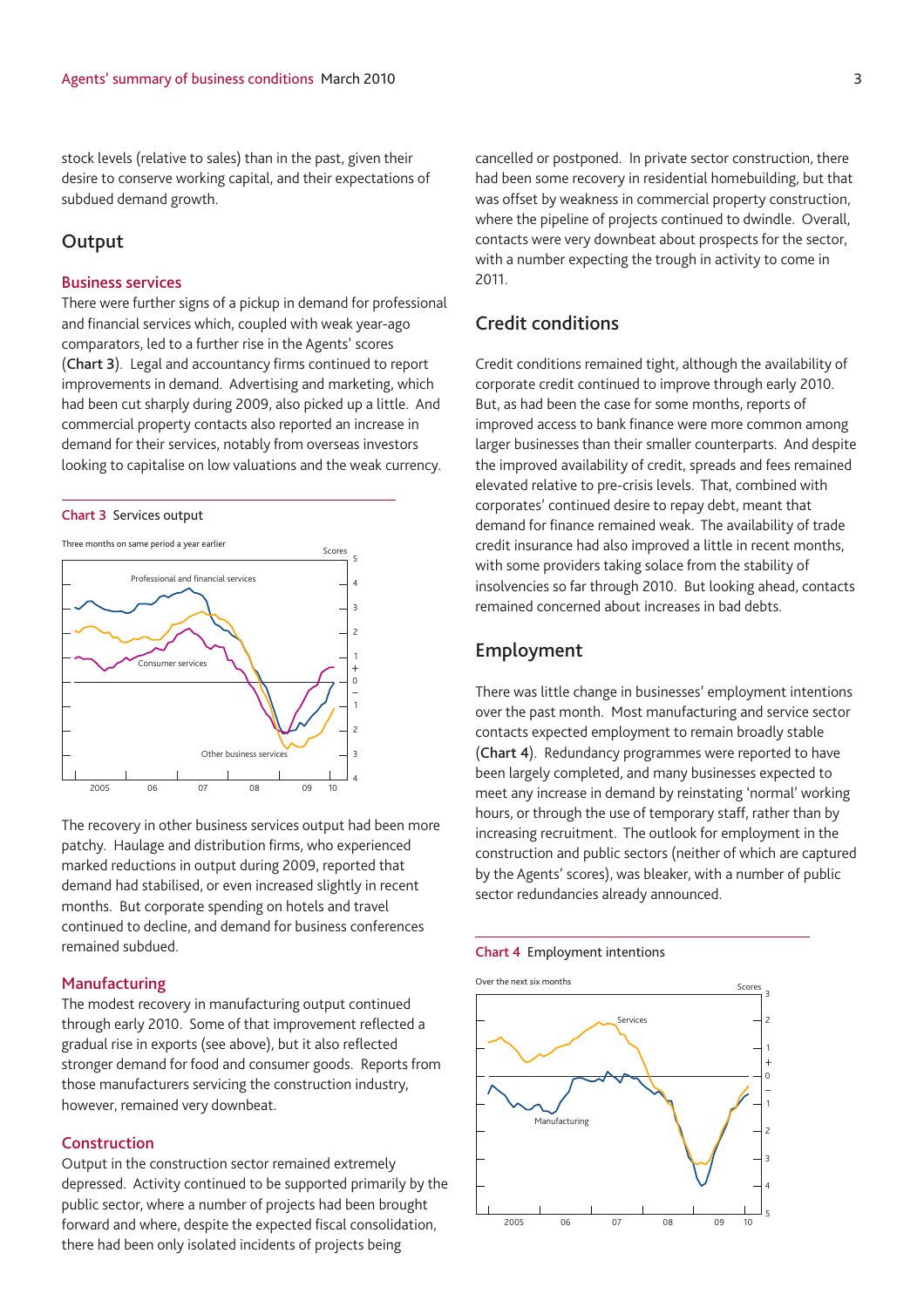## **Capacity utilisation**

The economy continued to operate with a significant margin of spare capacity. Nonetheless, labour utilisation rose gently, as businesses met increases in demand using their existing workforce. The majority of businesses recruiting additional staff reported little difficulty in filling any vacancies.

## **Costs and prices**

#### **Labour costs**

The outlook for pay and labour costs remained subdued, consistent with the findings of last month's special survey. Many businesses were planning pay freezes, with some choosing to reward employees' effort and loyalty using one-off bonus payments. Most other companies were planning to make small positive settlements (0%–2%).

Total labour costs were reported to have picked up slightly, however. For many manufacturing companies, that reflected the reinstatement of shifts and hours that were cut this time last year, as the scale of the recession became apparent. But it also reflected increasing pension costs, with many defined benefit pension funds in deficit following falls in gilt yields.

#### **Non-labour costs**

Materials costs rose over the past month, motivating a further rise in the Agents' score (**Chart 5**). Commodity prices were reported to have risen, reflecting both a rise in world demand and an earlier reduction in global supply capacity. Metals prices (aluminium and steel) had risen, as had the prices of oil and associated derivatives (such as plastics). The Agents' contacts also reported higher imported finished goods prices, driven by the lagged effects of the sterling depreciation. Utility prices, however, were reportedly lower, as businesses renegotiated their rates based on 2009 wholesale energy prices, which were significantly lower than those prevailing in 2008.

#### **Output prices**

Manufacturing output prices ticked up slightly over the month. Together with weak year-on-year comparators, that led to a





further slight increase in the Agents' score (**Chart 5**). For a number of contacts, recent increases in output prices reflected their efforts to rebuild margins, which had been squeezed following the sharp rise in input costs during 2008. The desire to preserve margins was reported to have largely offset the impact of widespread spare capacity on manufacturing output prices.

In the services sector, business-to-business prices remained under intense downward pressure. In part, that reflected the limited incidence of insolvencies, which had supported supply, contributing to the decline in services output prices. Some contacts, however, noted that the rate of deflation in services output prices had begun to stabilise.

#### **Consumer prices**

The Agents' score for annual retail goods price inflation picked up further, reflecting the rise in VAT, increases in petrol prices and some continuing impact of the lower level of sterling on the prices of imported consumer goods. The rise was also driven by less widespread discounting than a year earlier: retailers had purchased sufficiently little stock that not much discounting was required to clear it. Annual retail services price inflation also rose, albeit to a lesser degree.